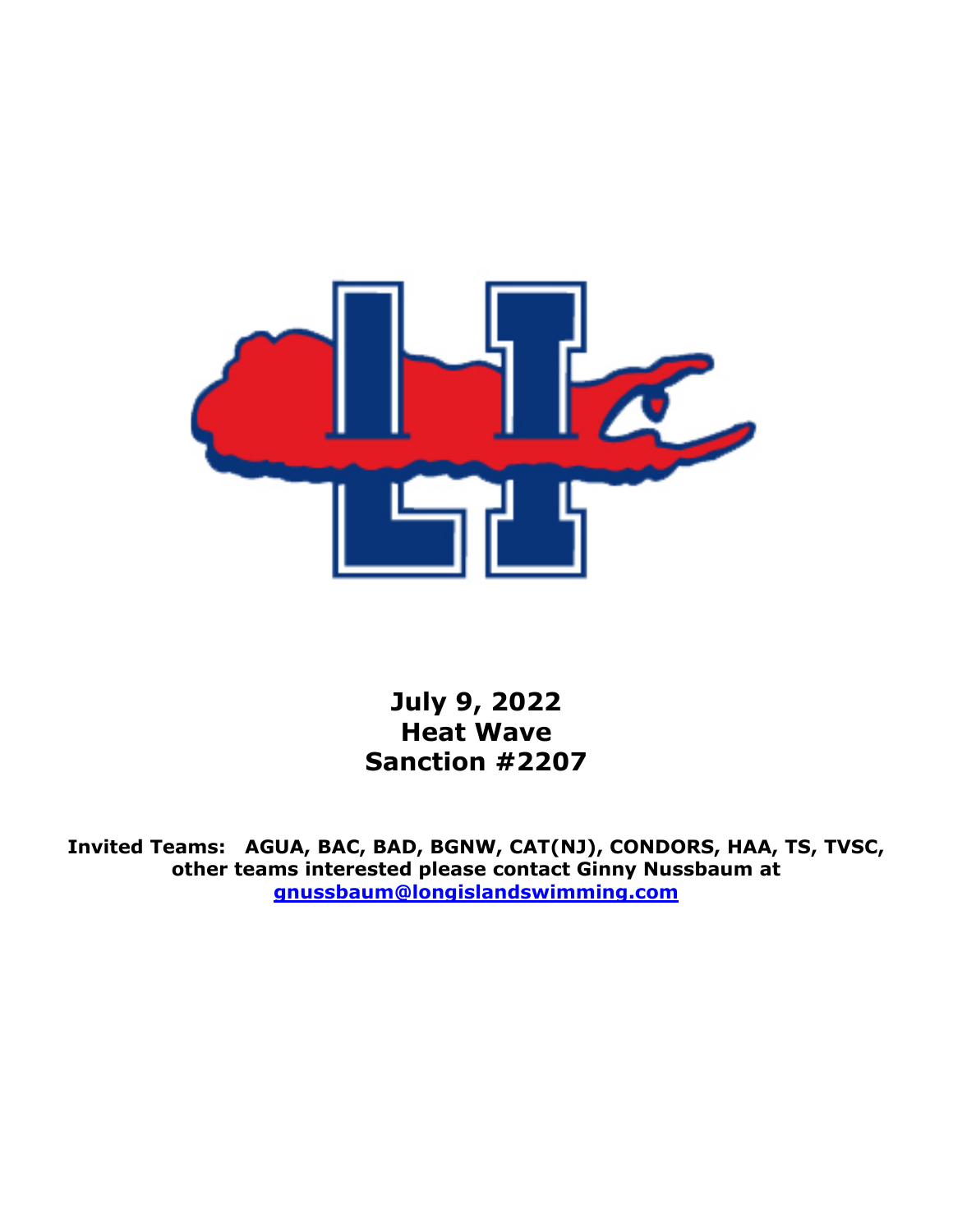# **Heat Wave**

**July 9, 2022** 

| <b>SANCTION:</b>    | Held under the sanction of USA Swimming/Metropolitan Swimming, Inc., #2207                                                                                                                                                                                                                                                                                                                                                      |  |  |
|---------------------|---------------------------------------------------------------------------------------------------------------------------------------------------------------------------------------------------------------------------------------------------------------------------------------------------------------------------------------------------------------------------------------------------------------------------------|--|--|
| <b>LOCATION:</b>    | <b>Nassau County Aquatic Center &amp; Freedom Pool</b><br>Eisenhower Park, East Meadow, NY 11554                                                                                                                                                                                                                                                                                                                                |  |  |
| <b>FACILITY:</b>    | 2 X 10 Lane by 50 meter competition pool w/ 2 meter min depth<br>The pools Have Not been certified in accordance with Article 104.2.2C (4)                                                                                                                                                                                                                                                                                      |  |  |
| <b>SESSIONS:</b>    | Session One - Saturday July 9 warm-up 2:00 pm Start 3:00 pm<br>13 & Over events will be swum in the Freedom Pool. 12 & Under events will be swum in the<br><b>Aquatic Center Pool.</b>                                                                                                                                                                                                                                          |  |  |
| <b>FORMAT:</b>      | Warm-up times are tentative and subject to adjustment following the acceptance of the last<br>entry. Final warmup times will be sent to each club attending no later than the Tuesday prior to<br>the event.<br>The meet is a Timed Final Event. The meet will be Deck Seeded                                                                                                                                                   |  |  |
| <b>ELIGIBILITY:</b> | Open to all USA Swimming/Metropolitan Swimming Inc. registered swimmers.<br>All swimmers participating in this meet must be registered by the first day of the meet.<br>Age on July 9, 2022 will determine age for the entire meet.                                                                                                                                                                                             |  |  |
| <b>ENTRIES:</b>     | All Athletes are limited to enter 3 events per session.<br>Deck entries will not be accepted.<br>NT's will not be accepted<br>Invited Teams entries only.<br>Hy-Tek Email entries will be accepted                                                                                                                                                                                                                              |  |  |
|                     | U.S. Mail Payment to: Leanne Herrera, 750F Stewart Ave., Garden City, NY 11530<br>Email Entries/Confirm Entry Receipt: entries.liac@gmail.com<br>An email confirming receipt of entries if you provide an email contact. Please contact Meet Director if<br>you do not receive such a report within 2 days of your original email.                                                                                              |  |  |
| <b>DEADLINE:</b>    | Entries must be received by: June 28, 2022 Invited clubs' qualifying athletes will be entered on a firs<br>come / first serve basis                                                                                                                                                                                                                                                                                             |  |  |
| <b>ENTRY FEE:</b>   | An entry fee of \$3.00 per individual event must accompany the entries.<br>There is a \$30.00 facility fee/athlete<br>Make check payable to: Long Island Swimming<br>Payment must be received by July 9, 2022 for email entries. Payment must be included with all mail<br>entries.<br>Failure to pay entry fees by this deadline could result in teams being barred from the meet.                                             |  |  |
| <b>WARM-UP:</b>     | General warm up with assigned lanes for the first 40 minutes. Sprint lanes and General lanes will be<br>available for the remaining 10 minutes. Lane assignments will be distributed along with the scratch<br>sheet each session.                                                                                                                                                                                              |  |  |
| <b>SCRATCHES:</b>   | Coaches will be given scratch sheets upon check-in for each session. All scratches are due no later<br>than 30 minutes prior to the start of the session. Coaches are asked to draw a line through an<br>individual event to indicate clearly that individual event is a scratch or when an athlete is out of the<br>session completely draw a line through the swimmer's name who will not be participating in the<br>session. |  |  |
| <b>COACHES:</b>     | In accordance with Metropolitan Swimming Inc. Policy, only those coaches who display current, valid<br>USA Swimming credentials will be permitted to act in a coaching capacity at this meet. Coaches who<br>do not possess these credentials will be required to leave the deck area.                                                                                                                                          |  |  |
| <b>AWARDS:</b>      | 1st – 10th place awards will be given to the 12&U athletes. Both 9-10 and 8&U awards will be given in<br>the 10&U events.                                                                                                                                                                                                                                                                                                       |  |  |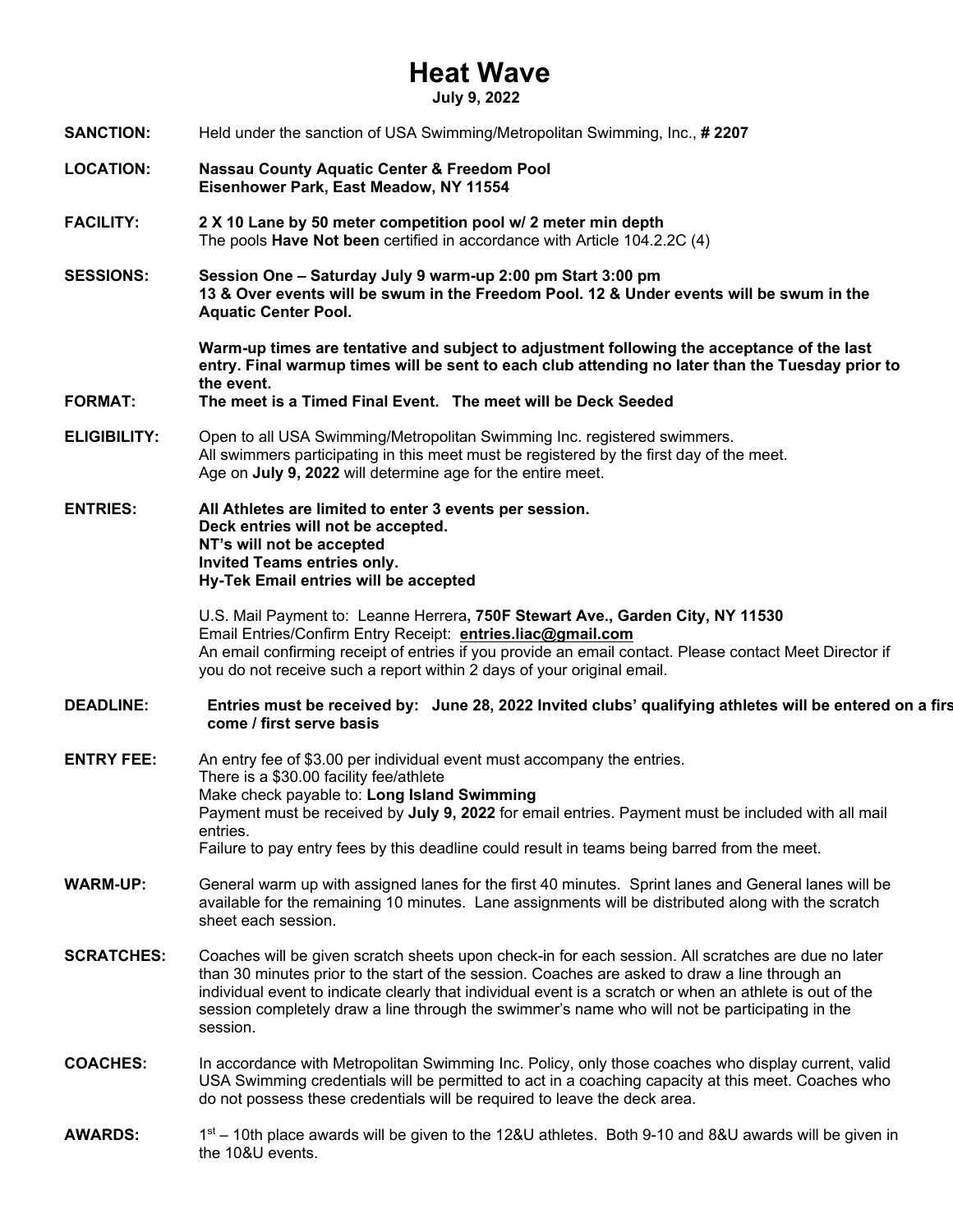| <b>OFFICIALS:</b>                        | Meet Referee: Darryl Strabuk meetofficials@longislandswimming.com<br>Meet Admin: Leanne Herrera<br>Officials wishing to volunteer should contact Meet Referee by July 9, 2022<br>Leanne Herrera, <i>Iherrera@longislandswimmnig.com</i> 516.378.8467 - Questions concerning the<br>meet will only be entertained when communicated via a certified coach on an invited team.                                                                                                                                                                                                                                                                                                                                                                                                                                                                                                                                                                                                                                                                                                                                                                                                                                                                                                             |  |  |  |
|------------------------------------------|------------------------------------------------------------------------------------------------------------------------------------------------------------------------------------------------------------------------------------------------------------------------------------------------------------------------------------------------------------------------------------------------------------------------------------------------------------------------------------------------------------------------------------------------------------------------------------------------------------------------------------------------------------------------------------------------------------------------------------------------------------------------------------------------------------------------------------------------------------------------------------------------------------------------------------------------------------------------------------------------------------------------------------------------------------------------------------------------------------------------------------------------------------------------------------------------------------------------------------------------------------------------------------------|--|--|--|
| <b>MEET</b><br><b>DIRECTOR:</b>          |                                                                                                                                                                                                                                                                                                                                                                                                                                                                                                                                                                                                                                                                                                                                                                                                                                                                                                                                                                                                                                                                                                                                                                                                                                                                                          |  |  |  |
| <b>DISABILITY</b><br><b>SWIMMERS:</b>    | Swimmers with disabilities are encouraged to attend. Contact the meet director if you need special<br>consideration. The athlete (or the athlete's coach) is also responsible for notifying the meet referee of<br>any disability prior to the competition. The qualification standards for the meet will be USA swimming<br>LSC Para times.<br>https://www.usaswimming.org/docs/default-source/disabilitydocuments/lsc-para-times-ndc-<br>official.pdf?sfvrsn=6                                                                                                                                                                                                                                                                                                                                                                                                                                                                                                                                                                                                                                                                                                                                                                                                                         |  |  |  |
| <b>AUDIO/VISUAL</b><br><b>STATEMENT:</b> | Use of Audio or visual recording devices, including a cell phone, is not permitted in changing<br>areas, rest rooms, behind the blocks or locker rooms                                                                                                                                                                                                                                                                                                                                                                                                                                                                                                                                                                                                                                                                                                                                                                                                                                                                                                                                                                                                                                                                                                                                   |  |  |  |
| <b>DRONES:</b>                           | "Operation of a drone, or any other flying apparatus, is prohibited over the venue (pools,<br>athlete/coach areas, spectator areas and open ceiling locker rooms) any time athletes,<br>coaches, officials and/or spectators are present."                                                                                                                                                                                                                                                                                                                                                                                                                                                                                                                                                                                                                                                                                                                                                                                                                                                                                                                                                                                                                                               |  |  |  |
| <b>POLICY:</b>                           | Any photographer or videographer, who intends to take pictures at a Metropolitan Swimming<br>sanctioned meet, must complete and submit a Photographer Registration Form to the Meet Director<br>before commencing activity. Forms are available on the Metropolitan Swimming website as well as<br>from the Meet Director.                                                                                                                                                                                                                                                                                                                                                                                                                                                                                                                                                                                                                                                                                                                                                                                                                                                                                                                                                               |  |  |  |
| <b>RULES:</b>                            | Current USA Swimming Rules, including the Minor Athlete Abuse Prevention Policy ("MAAPP"), will<br>govern this meet.<br>The USA Swimming Code of Conduct is in effect for the duration of the meet.<br>The overhead start procedure may be used at the discretion of the meet Referee.<br>MAAPP: All applicable adults participating in or associated with this meet, acknowledge that they are<br>subject to the provisions of the USA Swimming Minor Athlete Abuse Prevention Policy ("MAAPP"), and<br>that they understand that compliance with the MAAPP policy is a condition of participation in the<br>conduct of this competition.                                                                                                                                                                                                                                                                                                                                                                                                                                                                                                                                                                                                                                               |  |  |  |
| <b>SAFETY:</b>                           | All swimmers must wear footwear upon leaving the pool area.<br>Metropolitan Safety and Warm-up procedures will be in effect. Marshals will be present throughout<br>warm-ups and competition, and have the authority to remove, with the concurrence of the Meet<br>Referee, any swimmer, coach, club, or spectator for failure to follow the safety rules.<br>"Any swimmer entered in the meet must be certified by a USA Swimming member coach as<br>being proficient in performing a racing start or must start each race from within the water.<br>When unaccompanied by a member-coach, it is the responsibility of the swimmer, or the<br>swimmer's legal guardian, to ensure compliance with this requirement"                                                                                                                                                                                                                                                                                                                                                                                                                                                                                                                                                                    |  |  |  |
| <b>MEET</b><br><b>DECORUM:</b>           | Each club is requested to handle its own team and discipline problems. Anyone found vandalizing<br>county property; stealing or displacing disorderly conduct will be subject to disqualification, ejection<br>from the meet and possible criminal prosecution.                                                                                                                                                                                                                                                                                                                                                                                                                                                                                                                                                                                                                                                                                                                                                                                                                                                                                                                                                                                                                          |  |  |  |
| <b>DISCLAIMER:</b>                       | Upon acceptance of his/her entries, the participant waives all claims against Nassau County<br>Aquatic Center, Long Island Aquatic Club, Long Island Swimming, Metropolitan Swimming<br>Inc., USA Swimming Inc., their agents or representatives for any injury occurring as a result of the<br>meet. It is understood that USA Swimming, Inc. and Metropolitan Swimming, Inc. shall be free from<br>any liabilities or claims for damages arising by reason of injuries to anyone during the conduct of the<br>meet.<br>An inherent risk of exposure to COVID-19 exists in any public place where people are present.<br>COVID-19 is an extremely contagious disease that can lead to severe illness and death. According<br>to the Centers for Disease Control and Prevention, senior citizens and individuals with underlying<br>medical conditions are especially vulnerable.<br>USA Swimming, Inc., cannot prevent you (or your child(ren)) from becoming exposed to,<br>contracting, or spreading COVID-19 while participating in USA Swimming sanctioned events. It is<br>not possible to prevent against the presence of the disease. Therefore, if you choose to participate<br>in a USA Swimming sanctioned event, you may be exposing yourself to and/or increasing your risk |  |  |  |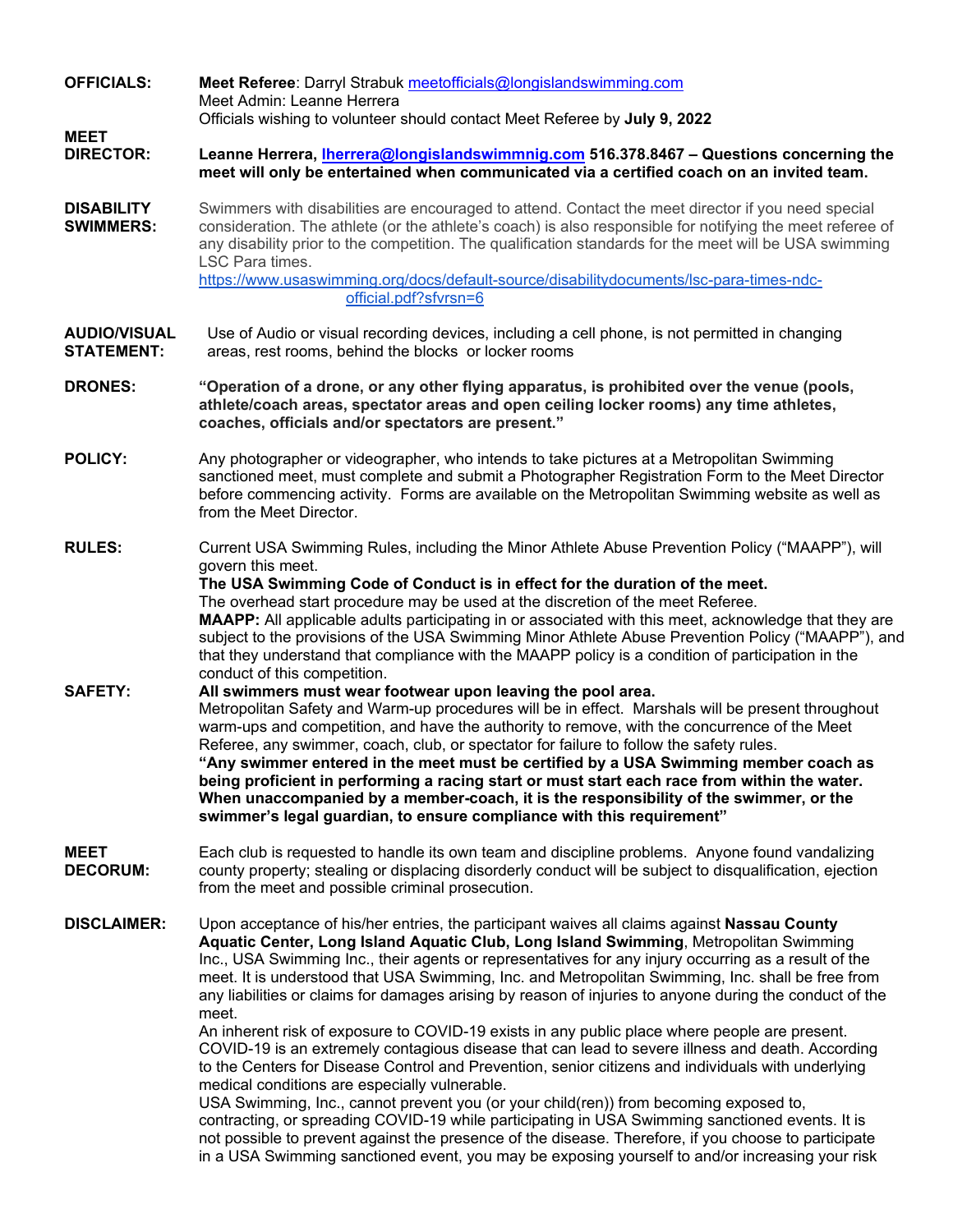of contracting or spreading COVID-19. BY ATTENDING OR PARTICIPATING IN THIS COMPETITION, YOU VOLUNTARILY ASSUME ALL RISKS ASSOCIATED WITH EXPOSURE TO COVID-19 AND FOREVER RELEASE AND HOLD HARMLESS Long Island Aquatic Club, Long Island Swimming, Nassau County, Nassau County Aquatic Center, Metropolitan Swimming Inc., USA Swimming Inc., AND EACH OF THEIR OFFICERS, DIRECTORS, AGENTS, EMPLOYEES OR OTHER REPRESENTATIVES FROM ANY LIABILITY OR CLAIMS INCLUDING FOR PERSONAL INJURIES, DEATH, DISEASE OR PROPERTY LOSSES, OR ANY OTHER LOSS, INCLUDING BUT NOT LIMITED TO CLAIMS OF NEGLIGENCE AND GIVE UP ANY CLAIMS YOU MAY HAVE TO SEEK DAMAGES, WHETHER KNOWN OR UNKNOWN, FORESEEN OR UNFORESEEN, IN CONNECTION WITH EXPOSURE, INFECTION, AND/OR SPREAD OF COVID-19 RELATED TO PARTICIPATION IN THIS **COMPETITION** 

**DECK**  Is Prohibited

#### **CHANGING:**

#### **ADMISSION:** \$20/session Cash only \$10.45/session – A Pre-sale discounted admission tickets will be available on <http://www.longislandswimming.com/hosted-meets.html> No Spectators for the 13 & over Pool -Events being swum in the Freedom Pool will be streamed live. **MERCHANTS:** A concession stand is operated by the Nassau County Aquatic Center. No glass will be permitted on the deck. Hobieswim will be available throughout the entire meet

**PARKING:** There is ample free parking available in the park

## **DIRECTIONS: FROM VERRAZANO NARROWS BRIDGE AND KENNEDY AIRPORT:**

Follow signs to Belt Parkway/Long Island East. Take Belt Parkway eastbound past Kennedy Airport - after Kennedy Airport stay in the left lane and look for signs to Southern State Parkway East. Take So.State Pkwy East to Meadowbrook Pkwy (northbound) to NY-24 Hempstead Turnpike (exit M4) East. On Hempstead Turnpike go to the left lane and make a left at the first light (Merrick Ave.) At first traffic light make a right. This is the entrance to the pool.

### **FROM WHITESTONE AND THROGS NECK BRIDGES**

Take Cross Island Parkway South to Exit 29, Grand Central Parkway eastbound. Follow Grand Central Pkwy to Meadowbrook Pkwy southbound (Jones Beach). Get off Meadowbrook Pkwy at NY-24 Hempstead Tpke.(exit M4). On Hempstead Turnpike go to the left lane and make a left at the first light (Merrick Ave.) At first traffic light make a right. This is the entrance to the pool.